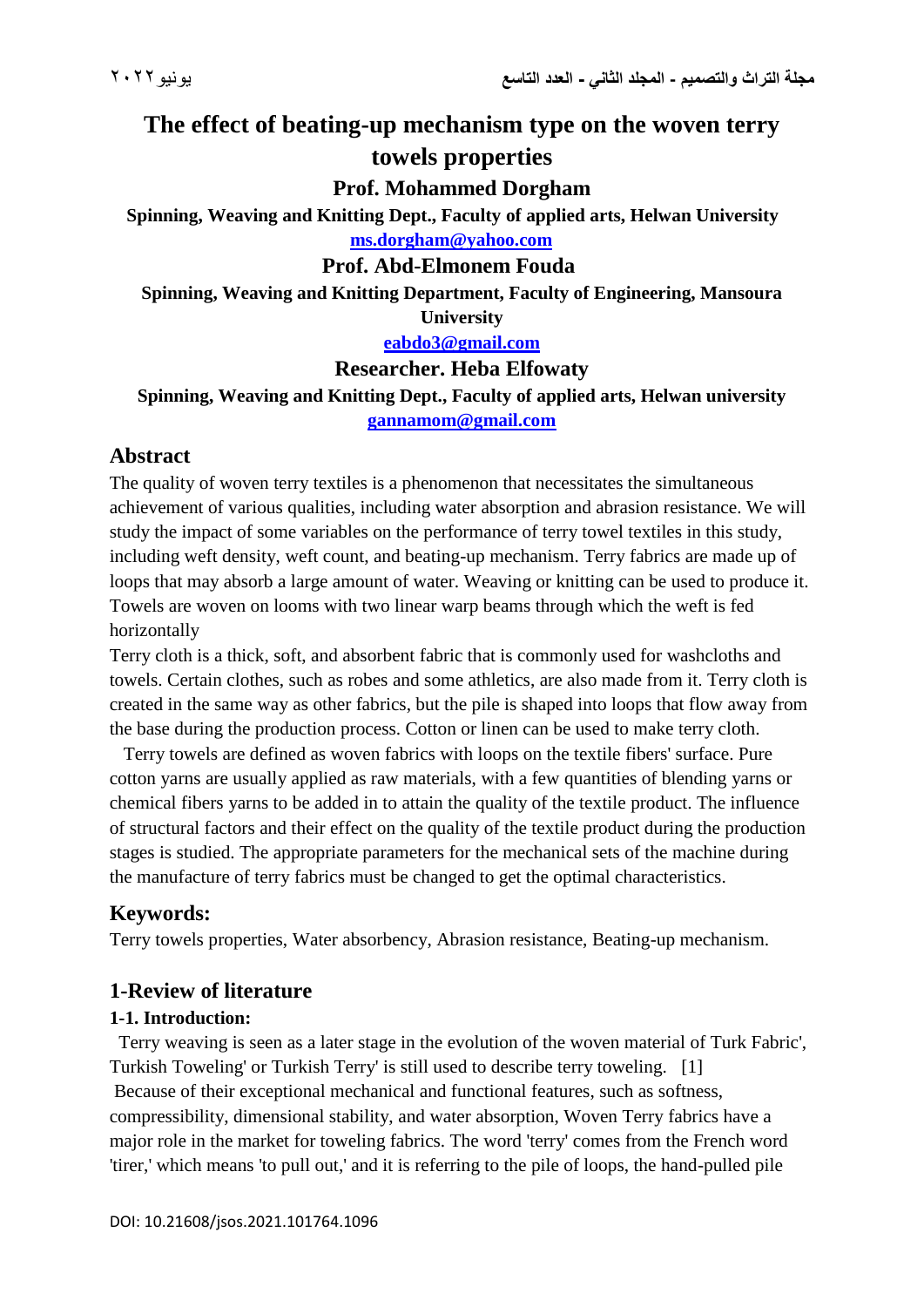loops that form absorbent historical Turkish toweling. [2,3]

 A towel loom was used to weave this. There are two types of knitting and woven towels, depending on the weaving method; there are sofa towels, towel covers, pillow towels, and face towels, depending on the purpose; and there are terry cloths for manufacturing clothes.

 Terry surface is heavy, soft to the touch, has a high absorption capacity, it is durable, and provides warmth. They can be plain white, floral, silk, plain, or jacquard printed towels, they are all popular colors, to be used when scrubbing directly on the human body.

# **The Research problem**

-It turns out that there are not enough studies about the effect and importance of the beat- up force on properties of the terry fabrics with changing the weft density and using different weft counts and their relationship to the functional performance of the terry towels.

- Customers are looking for more mechanical comfort from towels as they become more quality concerned.

- Because of the lack of standard technology and test procedures, these characteristics are not assessed in normal production operations.

- There is a need for high-quality toweling as a result of economic development and increased consumers' knowledge [4,5].

# **The importance of the research:**

The purpose of this study is to produce samples of terry towel fabrics on two different machines with different beating-up mechanisms using variable weft densities and variable weft counts, also to study the effect of these variables on the characteristics of terry towels and obtain the best variables to produce the best fabrics of the highest quality.

# **Research objectives:**

\* To improve the properties and quality of the terry fabrics produced on the machines by controlling the settings of the machines.

To optimize woven terry towel fabric manufacturing variables.\*

\*To achieve maximum quality by optimizing the factors that affect water absorbency and abrasion resistance of woven terry textiles.

\*To select the optimal type of beating mechanism and the best setting for the manufacturing machine.

\*To identify the best and the worst fabric sample according to the functional performance of the terry towels.

# **Research hypotheses:**

• The change in the mechanical settings (beating mechanism type) of the textile machine affects the functional properties of the terry fabrics produced.

• The use of different densities affects the properties of the terry fabrics produced.

• Influencing of changing the weft count with the beating force and the effect on the produced fabrics.

# **Research Methodology:**

The analytical practical methodology.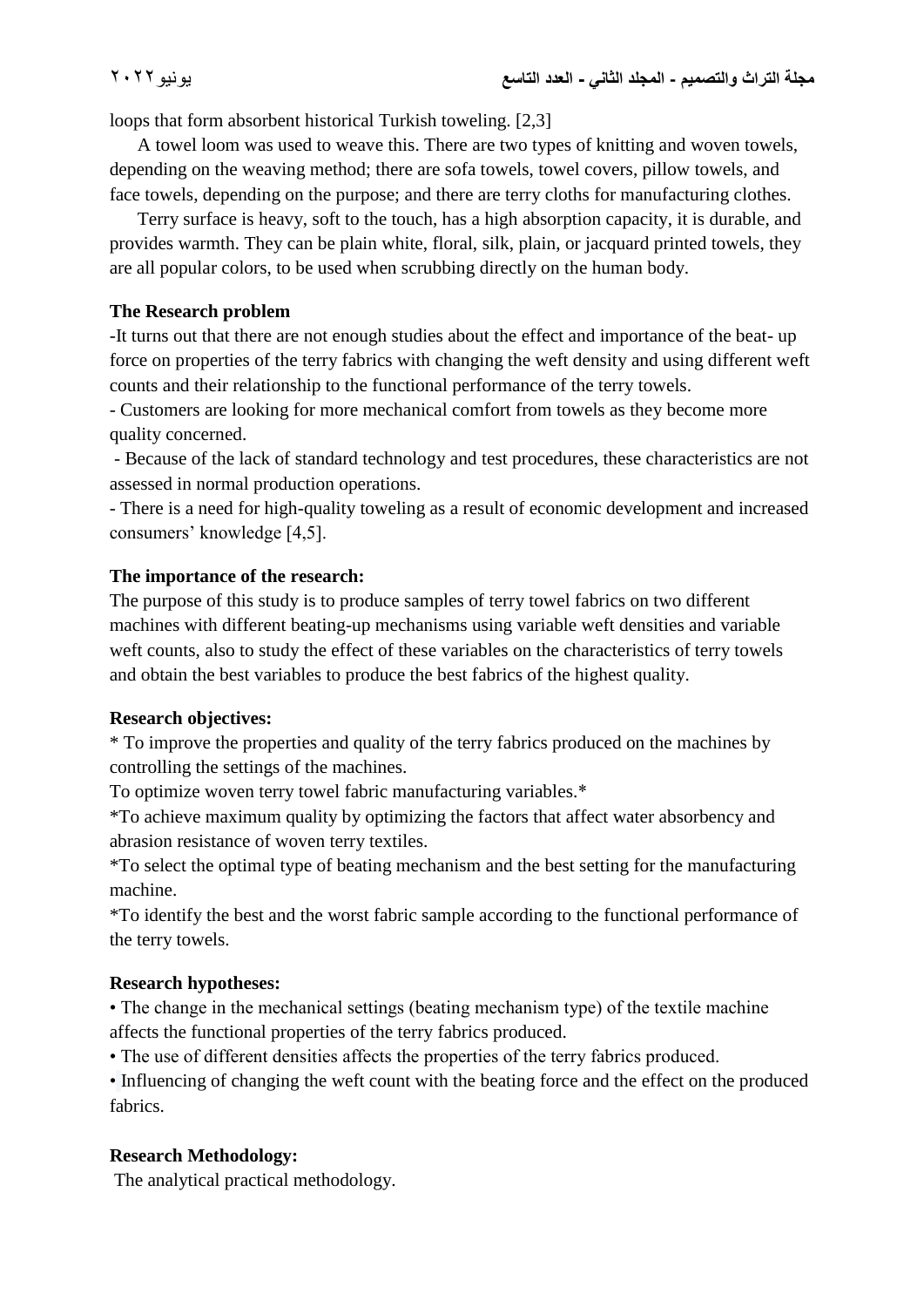# **1-2. Terry Pile**

The terry pile is a warp pile structure with loops generated by some warp ends on its surface. Terry piles are made up of one weft thread series and two warp thread series, one for the ground and the other for the pile. The ground cloth is made up of the ground warp and the ground weft. The loops made by the pile ends which are being held in place by this ground cloth, which allows the looped section of the fabric to protrude. Single-sided (face) or doublesided (back) loops are available (face and back). The many types of terry structures are shown schematically in Fig.1. [6].



**Fig. (1) The different types of terry pile**

# **1-3. Classification of Toweling Fabrics:**

The following are the two primary categories of terry fabrics:

Toweling fabrics are classified in a variety of ways, as shown in Fig. (2). The focus here is on a specific type of looped toweling fabric known as woven terry fabrics.



**Fig. (2) Classification of toweling fabrics.**

# **1-4. Methods of producing pile fabrics from warp and weft:**

# **1-4-1. Warp Pile Fabrics:**

Warp yarn piles or loops run lengthwise across the cloth in these fabrics. Weaving warp pile fabrics require two sets of warp yarn, namely pile and ground warp, as well as one set of weft yarn. The pile warps are woven under low tension from a variety of weaver's beams, similar to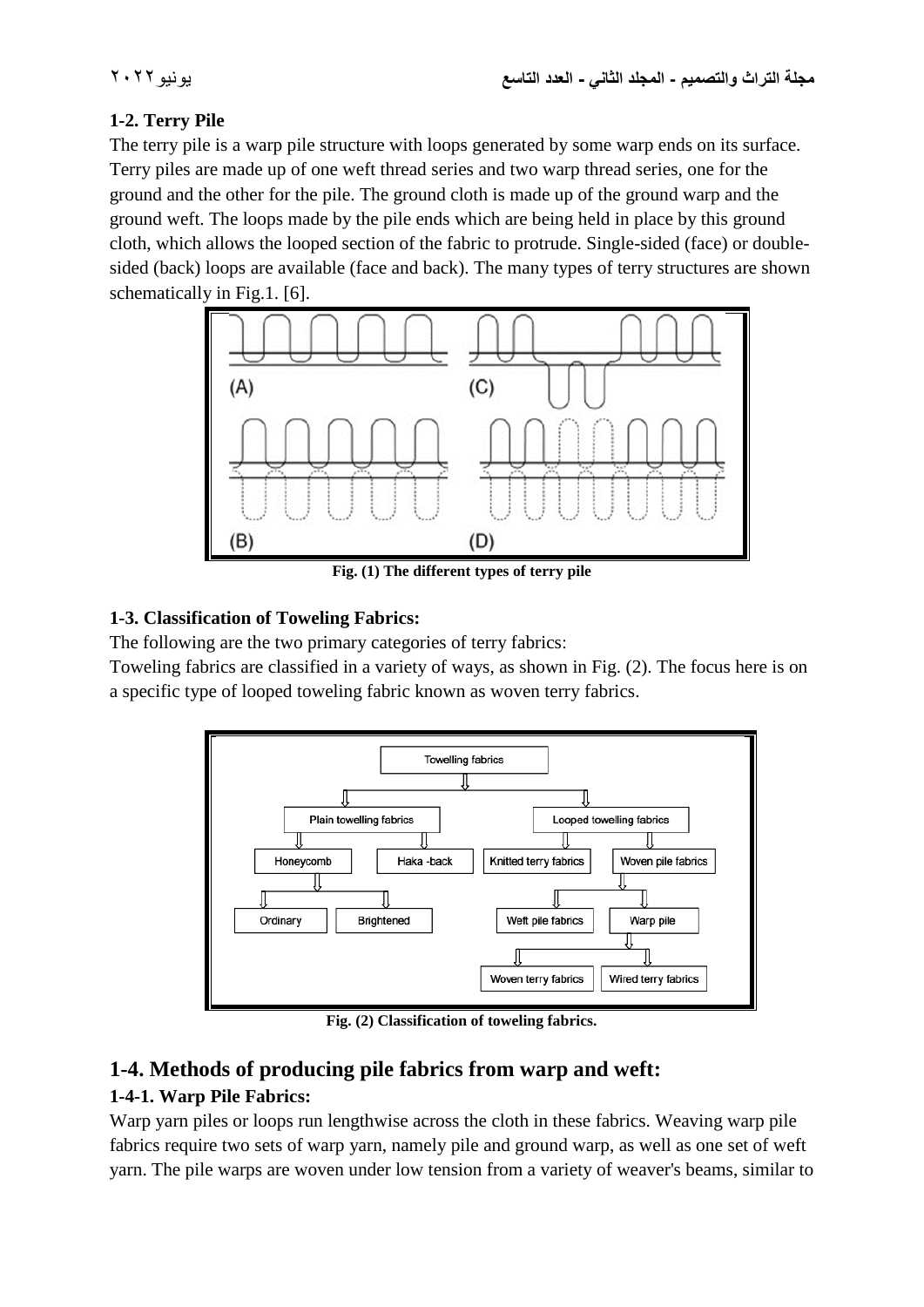the ground warp. There are two ways to make warp pile fabrics.

1. The terry fabric is made using two or three warp beams and a single weft system or two weft systems, in a first way. The pile isn't cut in any way. This class is widely used in the towel manufacturing industry.

2. Wires are inserted in a certain sequence by a special move into the shed generated by lifting the pile warp only, in the second way, in addition to typical picks inserted by a shuttle. After several revolutions of the main shaft, these wires are drawn out of the fabric, generating the warp pile on the fabric, using the same mechanism.

#### **1-4-2. Weft Pile Fabrics:**

Velveteen is a fabric with a weft pile. Two series of weft threads and one series of warp threads are used to create these fabrics. Weft threads produce loops; hence they require a greater proportion of weft threads than warp threads in their manufacture. The weft density of these fabrics is quite high, reaching up to 200 picks per cm in the finest fabrics. Low warp sett and higher warp tension can be used to achieve high weft density. Positive shedding mechanisms are required when the warp tension is high. Using reeds with particularly deep dent wires, high-speed automatic looms can make low- and medium-quality cloth. These fabrics have pick densities ranging from 50 to 100 per centimeter. Weft pile fabrics do not have yam loops, unlike warp pile fabrics.

They have long weft floats that can be clipped or uncut. Cotton is mostly employed in weft pile structures. Fig (3).



**Fig. (3) Classification of woven terry fabrics.**

# **1-5. Performance properties of terry towels**

The performance of terry fabric may be measured by using absorption rate includes the fabric absorbing water, the dynamic water absorption, and the overall water retention capacity of the fabric [7]. The pile warps can produce the pile on one or two faces. Two-sided pile terry textile is more preferred than one-sided pile terry textile because one-sided has poor water absorption [8].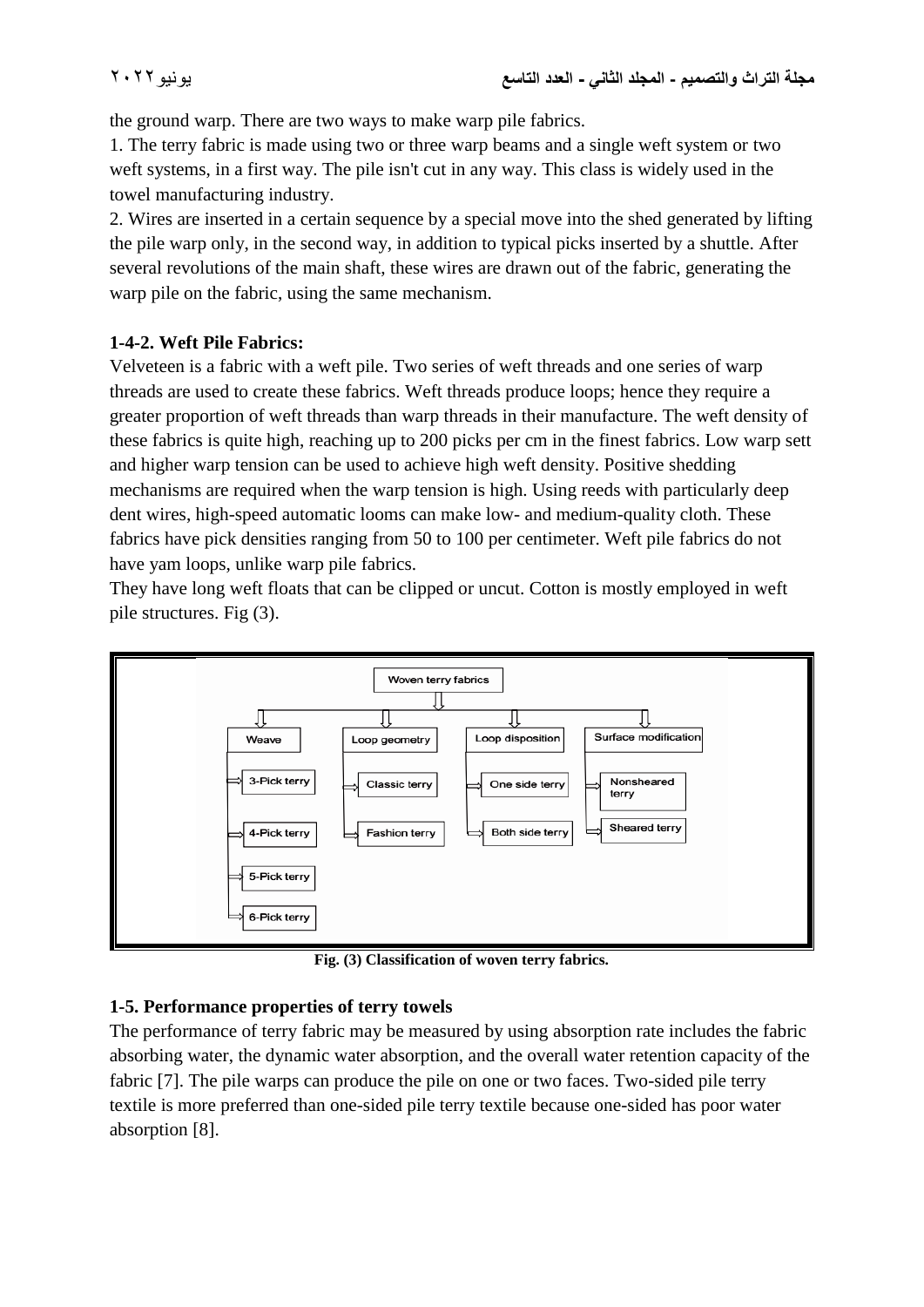Towels are required to have characteristics such as high hydrophobicity, high wet tenacity, high color fastness, soft handling, and anti-allergenic properties. Cotton yarns are the most often used fiber in terry towels because they give all of the above-mentioned characteristics. Towel fabrics manufacturing also include maize, modal, Lyocell, bamboo, seaweed, and soybean, in addition to cotton. [9,10]

Formal study on terry fabric's water absorption began in the first part of the twentieth century1-3, with the theoretical basis of absorbency, absorption theory, and acceptable water absorption methods. [11,12]

In terms of water-related terry-woven fabric utilization, towels are the most common textile design. Users like ready-made robes and towels to be soft and refreshing, with a light and soft construction, to stay dry by fast transferring water and moisture from the body, and to be healthy and organically formed. As a result, comfort, which is an important quality for all textiles, is also a critical requirement for terry textiles in water-related applications. Therefore, terry textiles, like towels, should have special comfort characteristics. Air permeability, water vapor permeability, liquid transfer velocity, drying time, and water absorption are all comfort characteristics that will stand out in such textiles. [13]

The fabric system must have specific comfort characteristics to provide more comfort. Heat and moisture transfer, air permeability, heat retention capability, and electrification tendency are the essential characteristics [14].

Besides these parameters; the comfort parameters change by the usage, purpose, and environment of the towels and bathrobes. These include water, vapor, and air permeability; moisture permeability; Abrasion resistance and water absorption; no feeling of wetness; drying period; liquid transfer velocity; and being non-allergic, soft handling.

# **2 – Experimental Work:**

The experimental program consists of two main parts:

1-The first part is the textile experiments where the research samples were produced.

2- The second part is conducting some tests on the research samples.

# **2-1 . Produced research samples:**

In the experimental part of this study, twelve woven terry samples of different weft densities, weft count (Ne), and type of beating-up mechanism of production machine were produced. Usually, the structure of samples consists of three components, ground warp yarn, weft warp yarn, and pile yarn which form the terry woven fabric.

# **2-1-1. The specifications of ground warp, weft yarns:**

-The specifications of pile and ground warp yarns are as follows:

The pile warp count is 24/2 Ne, 12 pile yarns/cm.

The ground warp count is 24/2 Ne, 12 ground yarn/cm, denting is 2 yarn/dent.

The warp density is 24 Ends/cm, and yarn type 100% cotton carded ring spun was used.

-The specifications of weft yarns are as follows: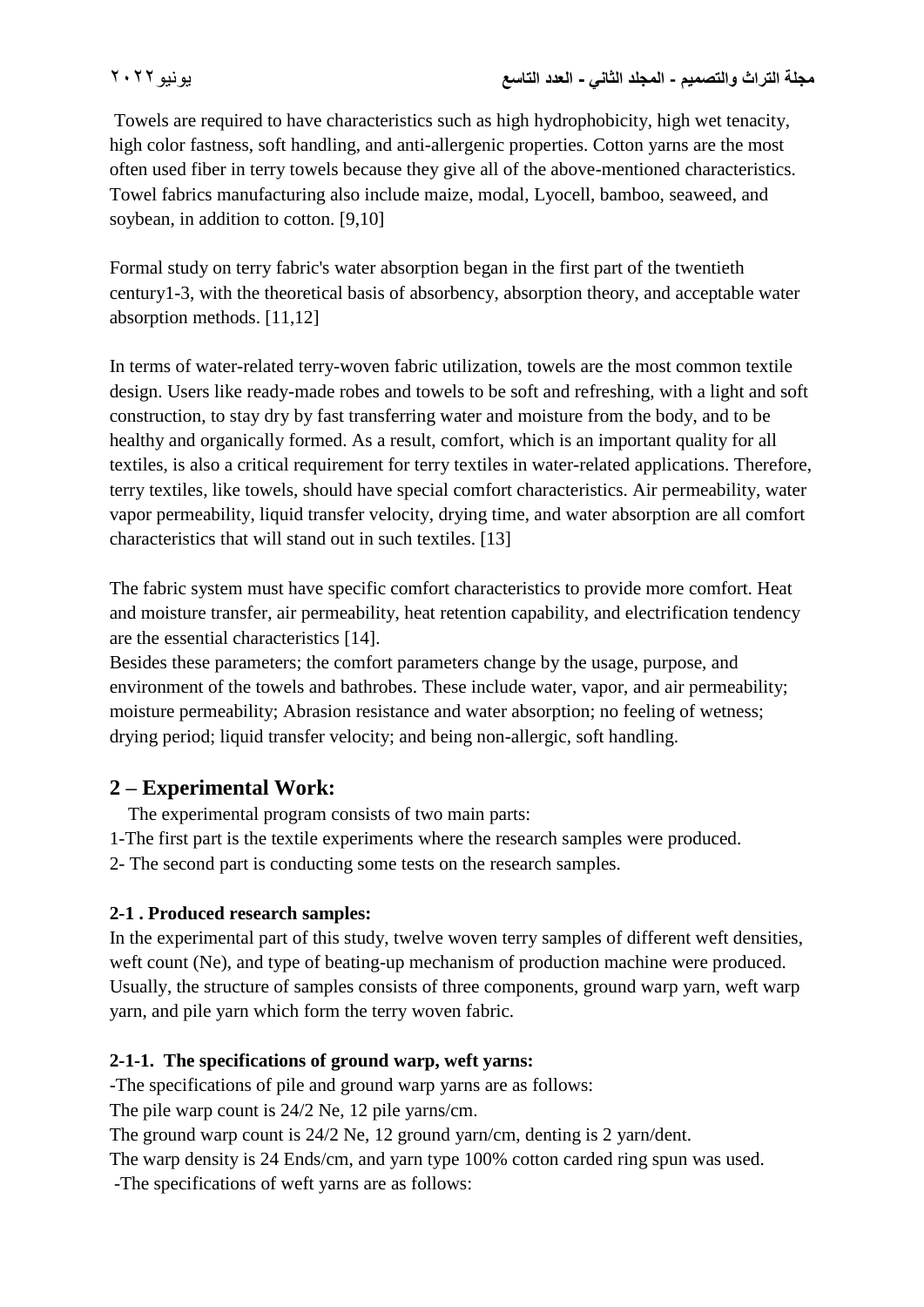Weft counts are 12/1, 16/1 Ne, Weft densities are 10,15,20 Picks/cm and yarn type 100% cotton carded ring spun was used.

| Sample No.     | Beating-up   | Weft count | Weft density |
|----------------|--------------|------------|--------------|
|                | mechanism    | (Ne)       | (picks/cm)   |
|                | type         |            |              |
| $\mathbf{1}$   | M            | 12/1       | 10           |
| $\overline{2}$ | M            | 12/1       | 15           |
| 3              | M            | 12/1       | 20           |
| $\overline{4}$ | M            | 16/1       | 10           |
| 5              | M            | 16/1       | 15           |
| 6              | M            | 16/1       | 20           |
| $\overline{7}$ | F            | 12/1       | 10           |
| 8              | $\mathbf F$  | 12/1       | 15           |
| 9              | $\mathbf{F}$ | 12/1       | 20           |
| 10             | $\mathbf F$  | 16/1       | 10           |
| 11             | F            | 16/1       | 15           |
| 12             | F            | 16/1       | 20           |

# **2-1-2. The specifications of produced fabrics: Table (1) shows fabric specifications of woven terry fabrics:**

\*M= Movable beating mechanism.

\*F= Fixed beating mechanism.

Warps are arranged in a 1:1 pile and ground pattern across the cloth. Each ground warp yarn is joined by a pile warp yarn in a 1:1 warp sequence. Three wefts and four warp yarns make up the whole weave, which is made up of two warps (ground and loop). The terry fabrics were woven at three different weft densities (10,15,20 picks/cm), two different weft counts (12/1 ,16/1 Ne), with loom speed (280 Rpm) and two different beatingup mechanisms of the production machine (Movable, Fixed).

# **2-1-3. Manufacturing Method of the Terry Fabrics:**

The terry fabrics were produced on two different terry towels machines Vamatex ,SP1151es and Sulzer, Tps600 Terry Model.

These experiments were done at EL-FOWTY TEX Company for weaving in Mahlla, Egypt, and all tests were conducted in the laboratory of the Textile Consolidation Fund.

# **2-1-3-1. The Specification of the movable type of production machine:**

Type of weaving machine is Vamatex , SP1151es , weaving machine speed is 280 rpm, cloth width is 240 cm, a width of the machine is 260 cm, loom height is 80 cm, max loom height is 110 cm, loom depth is 160 cm, shedding mechanism is electronic jacquard (Staubley – CX 870), take-up mechanism is electronic take-up roller, let-off mechanism is electronic let-off roller, picking method is a double flexible rapier, and year of manufacture is 2000.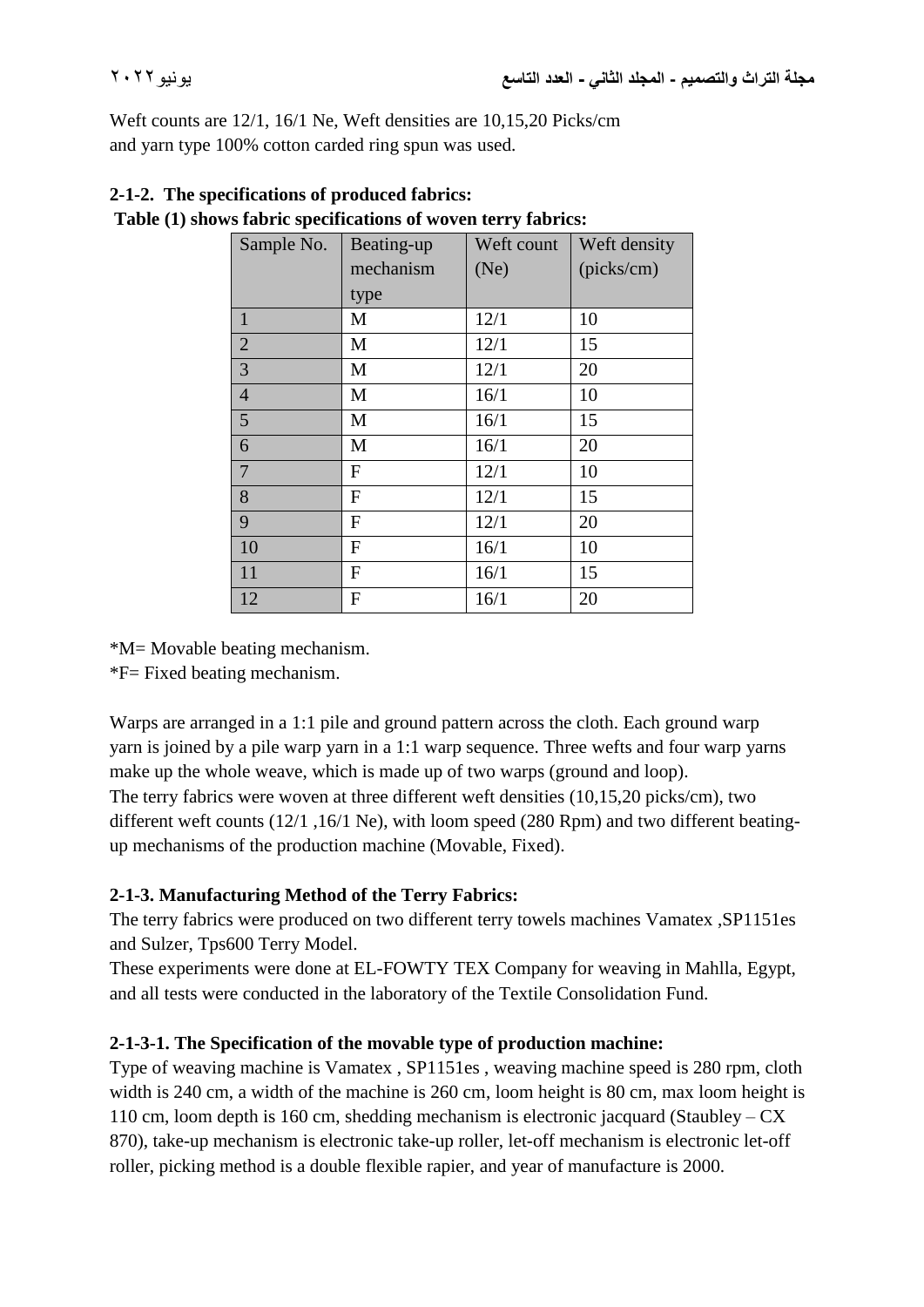### **2-1-3-2. The Specification of the fixed type of production machine:**

Type of weaving machine is Sulzer, Tps 600 , weaving machine speed is 280 rpm, cloth width is 260 cm, a width of the machine is 280 cm, loom height is 90 cm, max loom height is 120 cm, loom depth is 170 cm, shedding mechanism is electronic jacquard (Staubley – CX 870), take-up mechanism is electronic take-up roller, let-off mechanism is electronic let-off roller, picking method is a double flexible rapier, and year of manufacture is 2002.

### **2-3. Test Methods:**

\*The measurement methods applied to the terry fabric samples are explained below:

# **2-3-1. Methods of measuring water absorbency properties:**

#### **2-3-1-1. Sinking time test:**

The sinking time test was measured according to the stated method (En 14697: 2005 Annex B) **[ 15]**. Five specimens are tested, 10 \*10 cm. The specimen is laid plain onto the distilled water surface as shown in Figure **(4)** and the time is recorded for how long time it takes before the specimen is completely immersed. An average of the time is calculated.



**Fig (4) Flow cell to study the flow of water through a fabric.**

# **2-3-1-2. Drop absorption time test:**

The surface wetting properties of the fabrics were determined by a drop absorption technique. The wetting time test was measured according to the stated method (AATC 79-2007) **[16]**. A burette is placed 9.5 mm above. A 0.2 ml drop of distilled water was placed carefully on the fabric surface and covered with a petri-dish to prevent variations due to uncontrolled air movement. The time taken for the drop to disappear was adopted fig (5) as the drop absorption time, and the time is measured until the drop loses its specula reflection. This is the wetting time. An average time is calculated for the five specimens.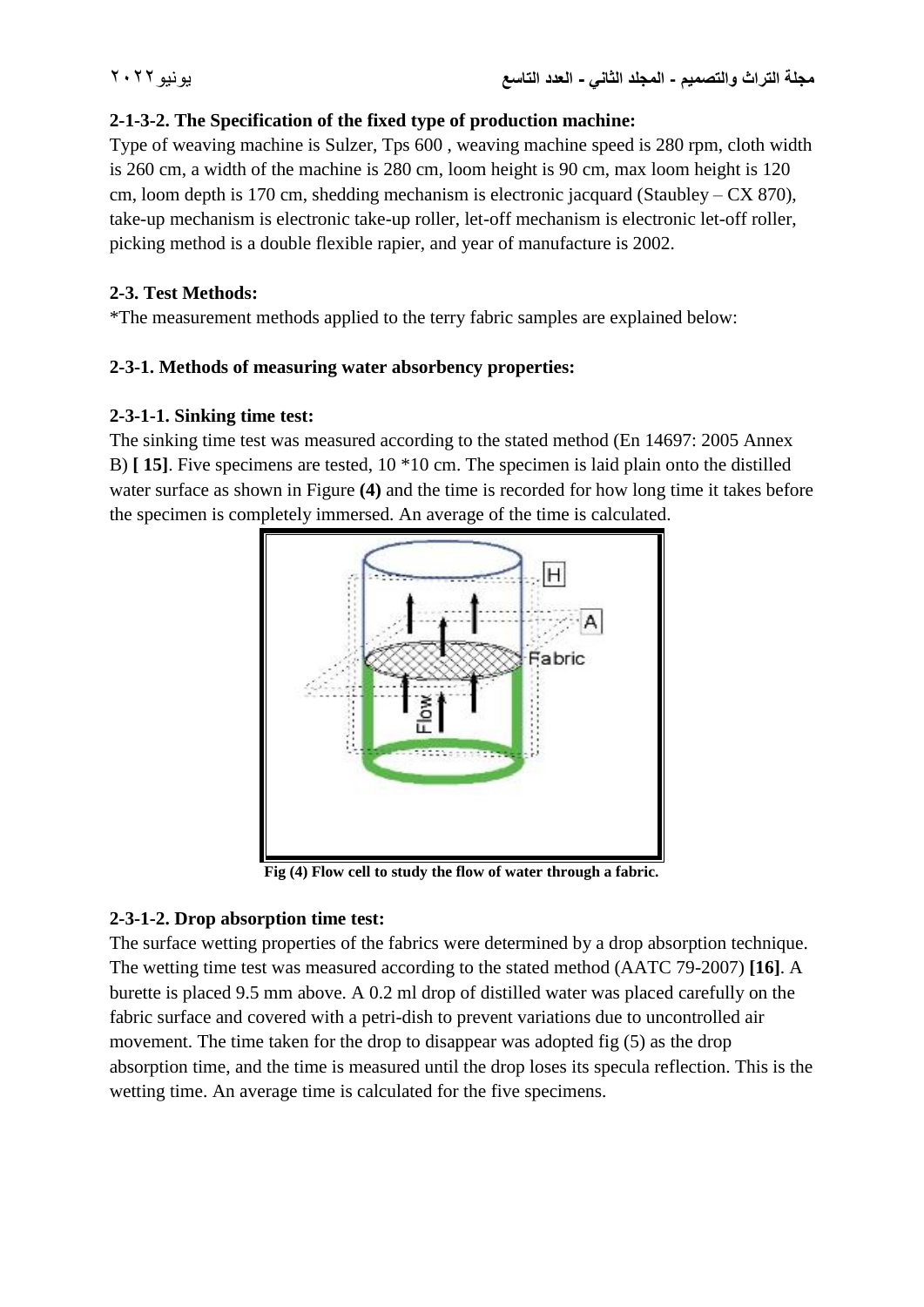



**Fig (5) absorption time till the drop disappear.**

# **2-3-1-3. Methods of measuring Abrasion resistance:**

The abrasion resistance test was measured according to the stated method (ASTM D3884) as shown in fig (6).

By cutting ten square samples with side length about 15cm, five pieces for abrasion test with a hole (ø6mm) in the center, five pieces reserved for control. For specimens with a width of 125mm or more, sampling at a distance of 25mm from the cloth edge. For specimens with a width less than 125mm, sampling with the entire width. Test the prepared specimens in the standard atmosphere at a temperature of  $(21\pm 1)$  °C and relative humidity of 65% $\pm 2$ %. Weight Loss:

Compute weight loss, *L*, the weight loss of the required rotation cycle.

 $L = A - B$ 

where:

 $A = weight of the test specimen before a b  
region, mg.$ 

 $B$  = weight of the test specimen after abrasion, mg.



**Fig (6) Taber abrasion tester**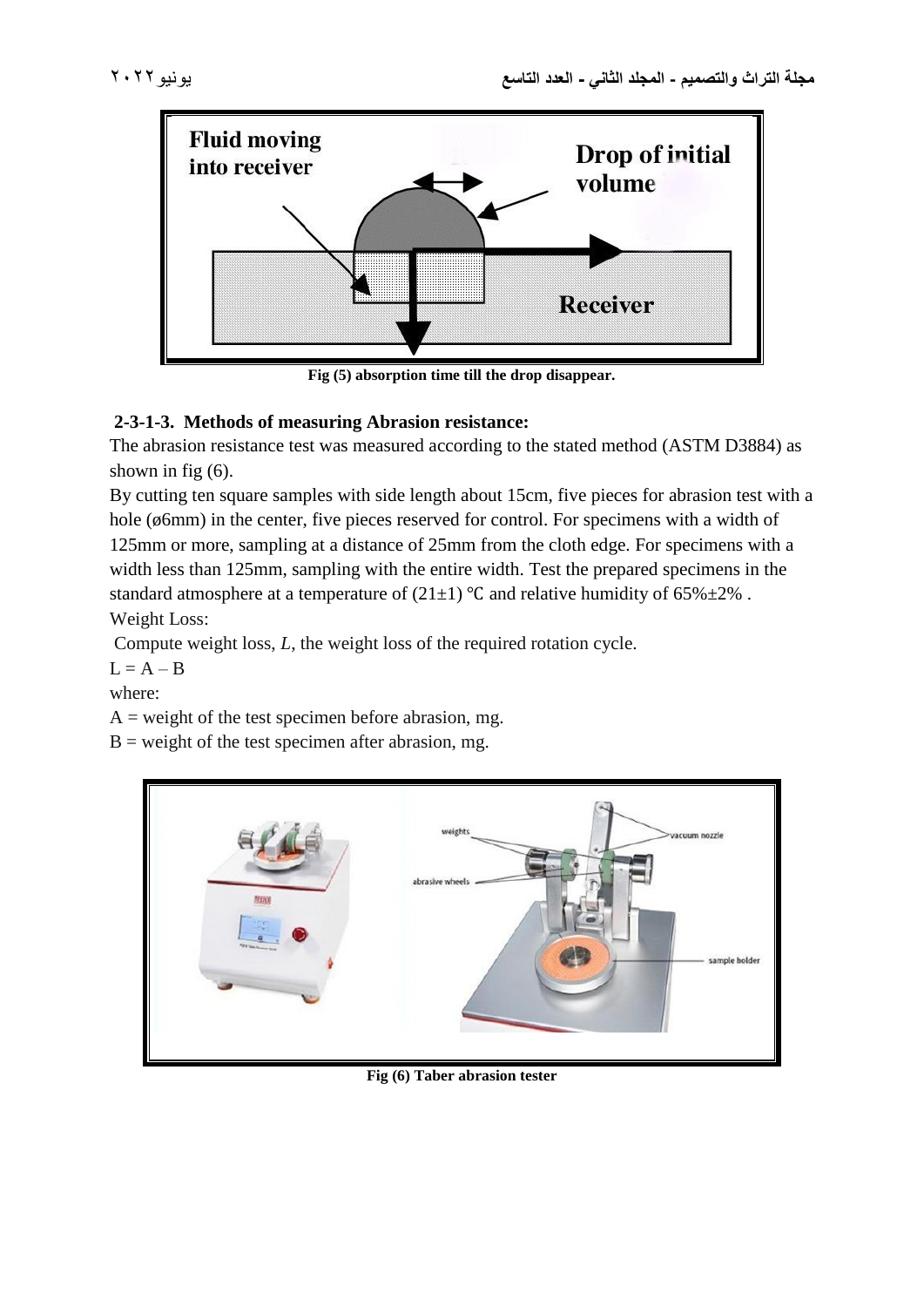# **3. Results and Discussion**

#### **3-1**. **The results of the produced fabrics tests:**

Table (2) shows the experimental analysis for water absorbency and abrasion resistance properties of the produced fabrics:

| <b>Sample</b><br>No. | <b>Water absorbency</b>               |                                               | <b>Abrasion resistance</b>      |
|----------------------|---------------------------------------|-----------------------------------------------|---------------------------------|
|                      | <b>Sinking</b><br>time<br>$(\sec)(-)$ | <b>Drop</b><br>absorption<br>time $(\sec)(-)$ | Weight loss $(\frac{6}{6})$ (-) |
| 1                    | 25                                    | 15                                            | 0.7                             |
| $\overline{2}$       | 35                                    | 50                                            | 1.0                             |
| 3                    | 30                                    | 46                                            | 0.5                             |
| 4                    | 30                                    | 48                                            | 0.7                             |
| 5                    | 37                                    | 59                                            | 1.7                             |
| 6                    | 33                                    | 50                                            | 0.6                             |
| 7                    | 24                                    | 40                                            | 0.7                             |
| 8                    | 42                                    | 108                                           | 0.8                             |
| 9                    | 26                                    | 45                                            | 0.5                             |
| 10                   | 37                                    | 75                                            | 0.7                             |
| 11                   | 50                                    | 110                                           | 1.3                             |
| 12                   | 45                                    | 95                                            | 0.7                             |

# **3-2. The relationship between research variables and the different properties of samples: 3-2-1. Water absorbency properties:**

The terry fabric, as well as its absorbent qualities, are clearly distinct from ordinary plain cloth. It's crucial to figure out what the essential fabric variable is so that you may change it to make highly absorbent cloth.

A time dependent water absorption property of terry fabric is known as the rate of water absorption. It is one of the most important properties of terry fabric which tells that how quickly a fabric can absorb water. Water absorption rate can be measured by various methods such as Sinking time test and Drop absorption time test, which results in that the higher rate of absorption, the less sinking and drop absorption time.





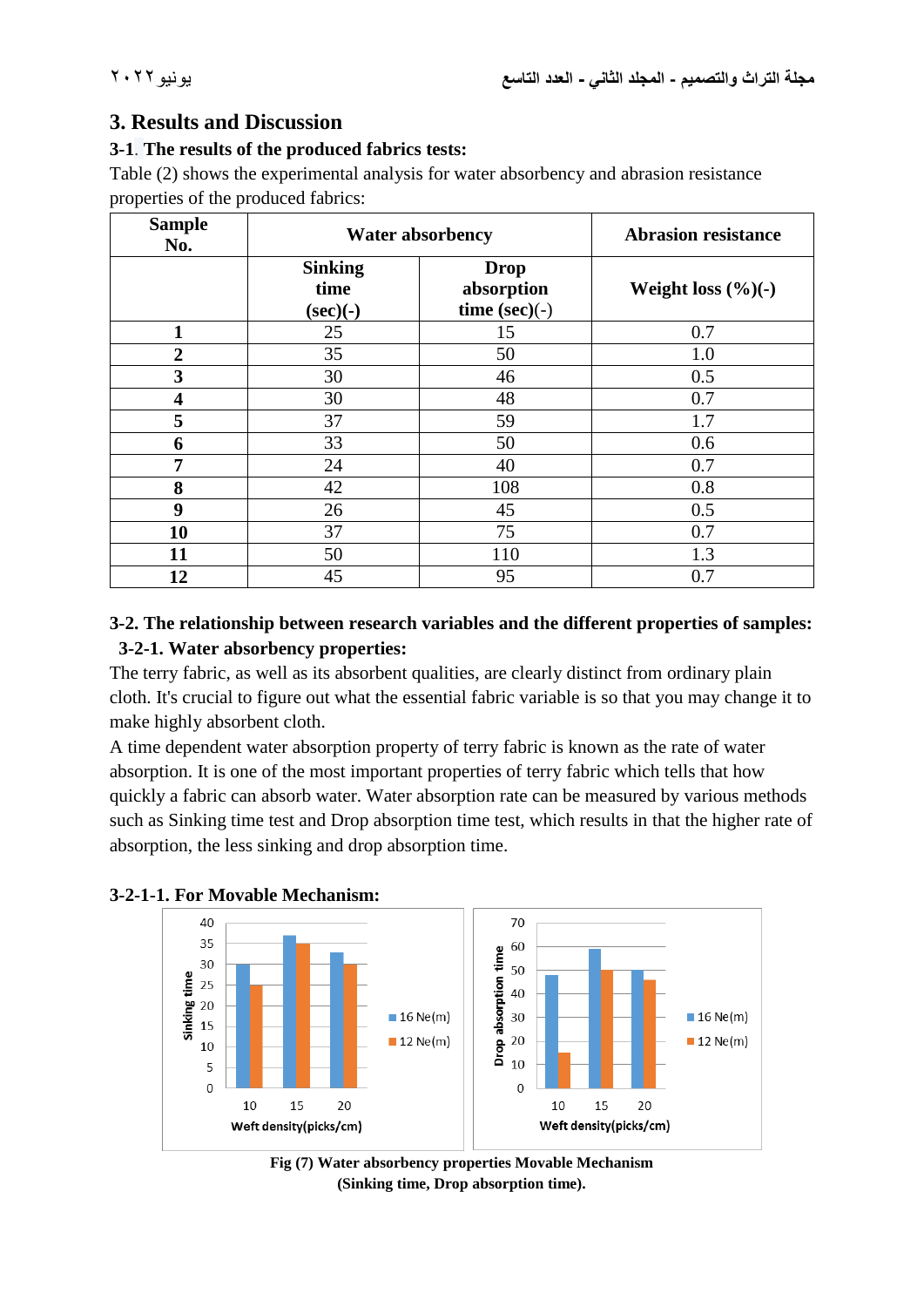





# **Which**

#### **Water absorbency property =1/Sinking time**

#### **=1/Drop absorption time**

\*From the previous results, it is clear to us that the highest water absorption rate was at a weft density (10 picks/cm) and then decreases at a weft density (20picks/cm), and the lowest water absorption rate is at a weft density (15 picks/cm) (medium weft density).

\* Hence, we can clearly see that the water absorption rate decreases with the increase of weft density for the following reasons:

- This is because the less weft density product (10 picks/cm) has more air gaps and higher pile height, so it takes less sinking time and has a higher water absorption rate.
- We also find that the highest density product (20picks/cm) has the fewest air gaps and the lowest pile height, so it takes more sinking time and the water absorption rate decreases.
- As for the product with a medium density (15picks/cm), we notice an increase in the weft density, a decrease in the air gaps, and a decrease in the pile length. Therefore, we find that in this case this product has the lowest water absorption rate.

\* We also find that the water absorption rate at weft Ne (12) is higher than weft Ne (16), and this is due to the use of thicker weft thread.





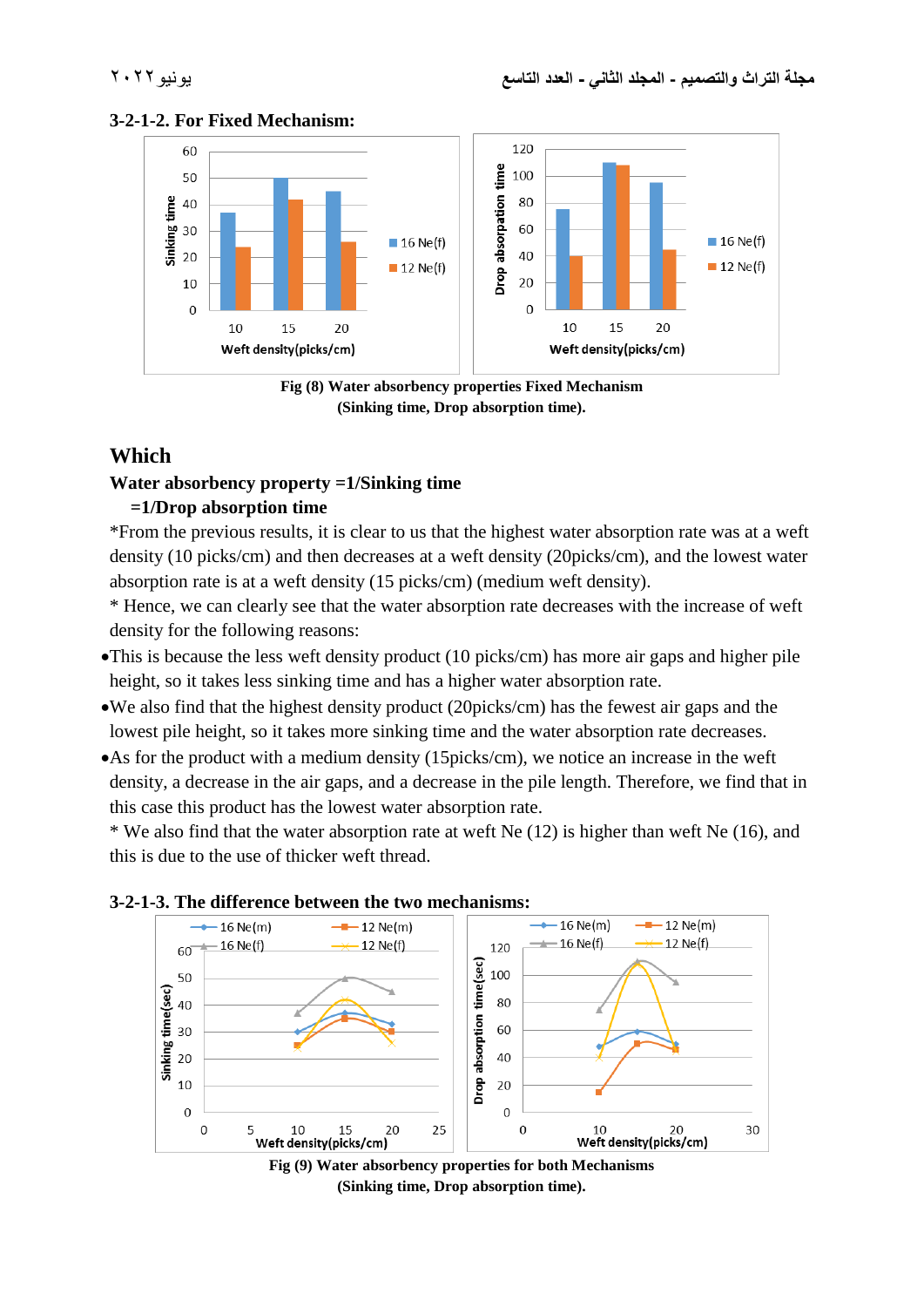

**Fig (10) Radar chart of water absorbency properties**

\* As shown by previous results, the machine with a movable mechanism results the best water absorption rate products, but the lowest water absorption rate is from the machine with a fixed mechanism.

\* From the above radar chart we conclude that when producing sample with the thickest thread (12Ne) and using a machine with a movable beating mechanism at the lowest weft density (10) , we get the best sample in terms of higher water absorption, higher production rate and lower production cost, but without being linked to the value of the weight per square meter.

And the worthiest sample with the thinnest thread (16Ne) and using a machine with a fixed beating mechanism at a medium weft density (15).

\* The effect of weft density on water absorbency of fabric tested by the drop test method. It is clear that at the lowest weft density water absorbency is more. This is because the highest pile height values are thought to make more water penetration inside piles. The results show that the surface water absorption for less density and high pile height towels is better than that of the normal towels. It was concluded that the percentage of water absorption decreases with increasing warp and weft densities as the terry fabric structure becomes dense, whereas it increases with an increase in pile height because of the increased pile warp yarn surface area. The impact of pile density on fabric water absorption, it was discovered that when the pile height increases, the water absorbency increases as the weft density decreased. This is due to the fact that as the pile height increases, fewer piles form on the fabric's surface, as a result, the increased surface area is accessible for water absorption. [17]

#### **3-2-2. Abrasion Resistance properties:**

Abrasion resistance of woven fabrics is a complicated phenomenon that is influenced by a variety of elements, which may be divided into four categories: fiber, yarn, fabric characteristics, and finishing procedures. Some of these factors have an impact on the fabric's surface, while others have an impact on the fabric's interior structure. Surface abrasion is influenced by fiber properties such as cotton ratio and fineness, whereas structural abrasion is influenced by yarn and fabric parameters such as yarn count and interlacing coefficient **[18].**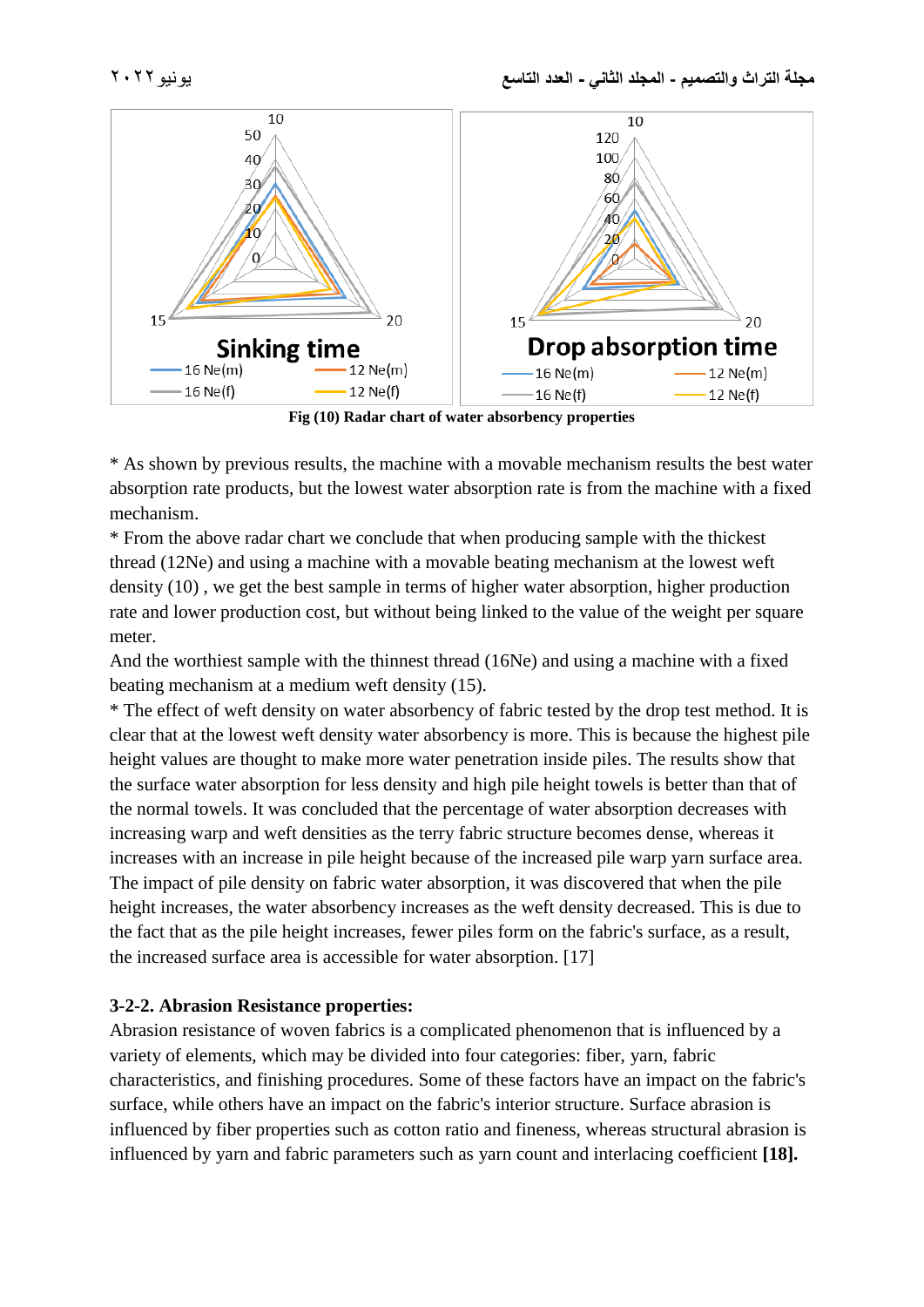

#### **3-2-2-1. For Movable Mechanism:**





#### **3-2-2-2. For Fixed Mechanism:**

**Fig (12) Samples weight loss for Fixed Mechanism.**

# **Which**

#### **Abrasion resistance property=1/ Sample weight loss (%)**

\* It is apparent to us depending on previous outcomes, that the highest abrasion resistance was at a weft density (20 picks/cm) and decreases at a weft density (10picks/cm), and the lowest abrasion resistance is at a weft density (15 picks/cm) (medium weft density).

\* As a result, it is obvious that the abrasion resistance increases with the increase of weft density for the following reasons:

This is as a result of the fact that the less weft density product (10 picks/cm) has a higher pile height, so it is exposed to more abrasion, thus has lower abrasion resistance.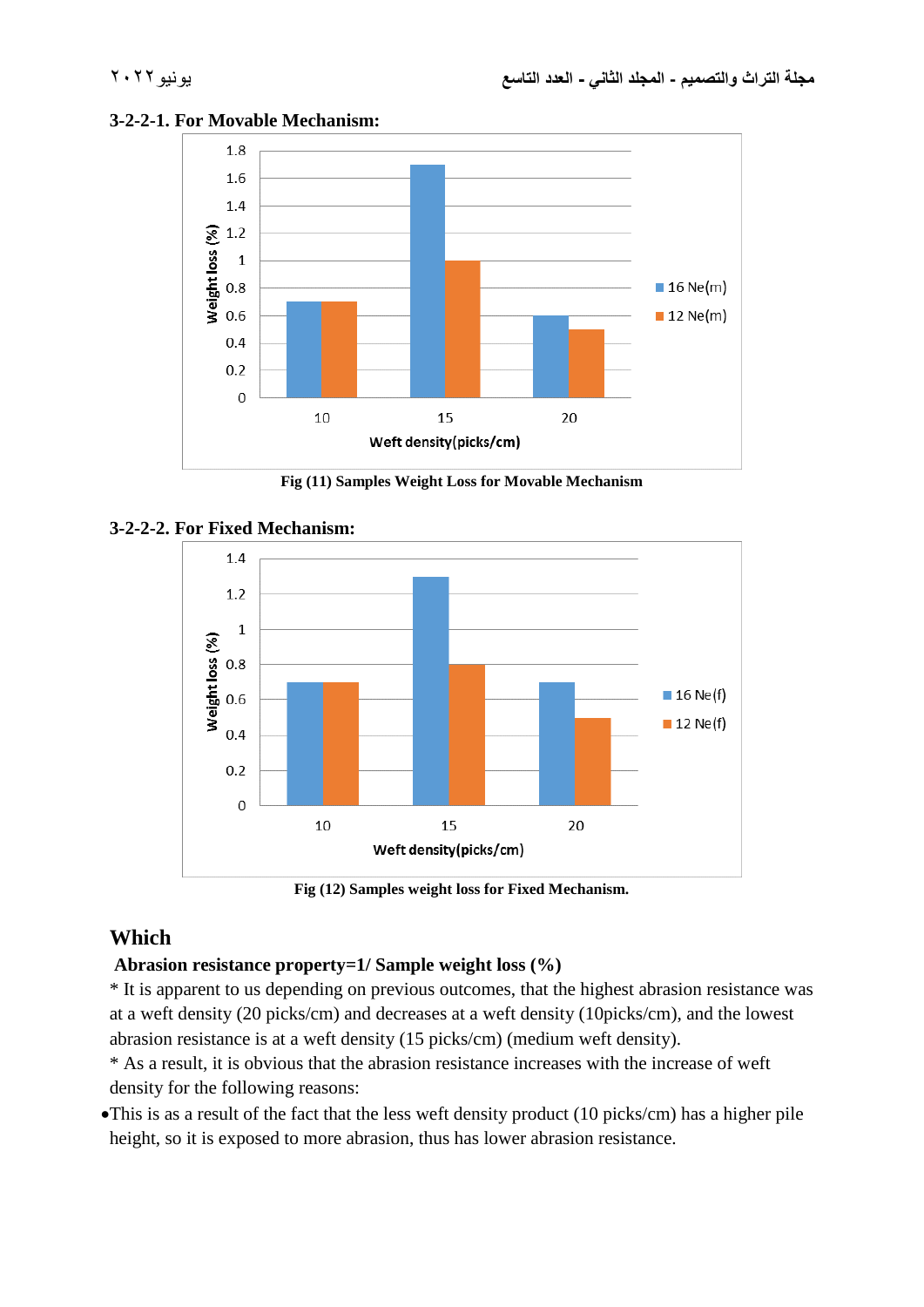- We also find that the highest density product (20picks/cm) has the lowest pile height, and it is exposed to less abrasion so the abrasion resistance increases.
- As for the product with a medium density (15picks/cm), we notice an increase in the weft density, and a decrease in the pile length. Therefore, we find that in this case this product has the lowest abrasion resistance (the highest amount of weight loss).

\* We've also discovered that the abrasion resistance at weft Ne (12) is higher than weft Ne (16), and this is due to the use of thicker weft thread which bears more abrasion.



**3-2-2-3. The difference between the two mechanisms:**

**Fig (14) Radar chart of samples weight loss**

\* As illustrated by previous outcomes, the machine with a fixed chest mechanism results the best abrasion resistance products, but the lowest abrasion resistance is from the machine with a movable chest mechanism.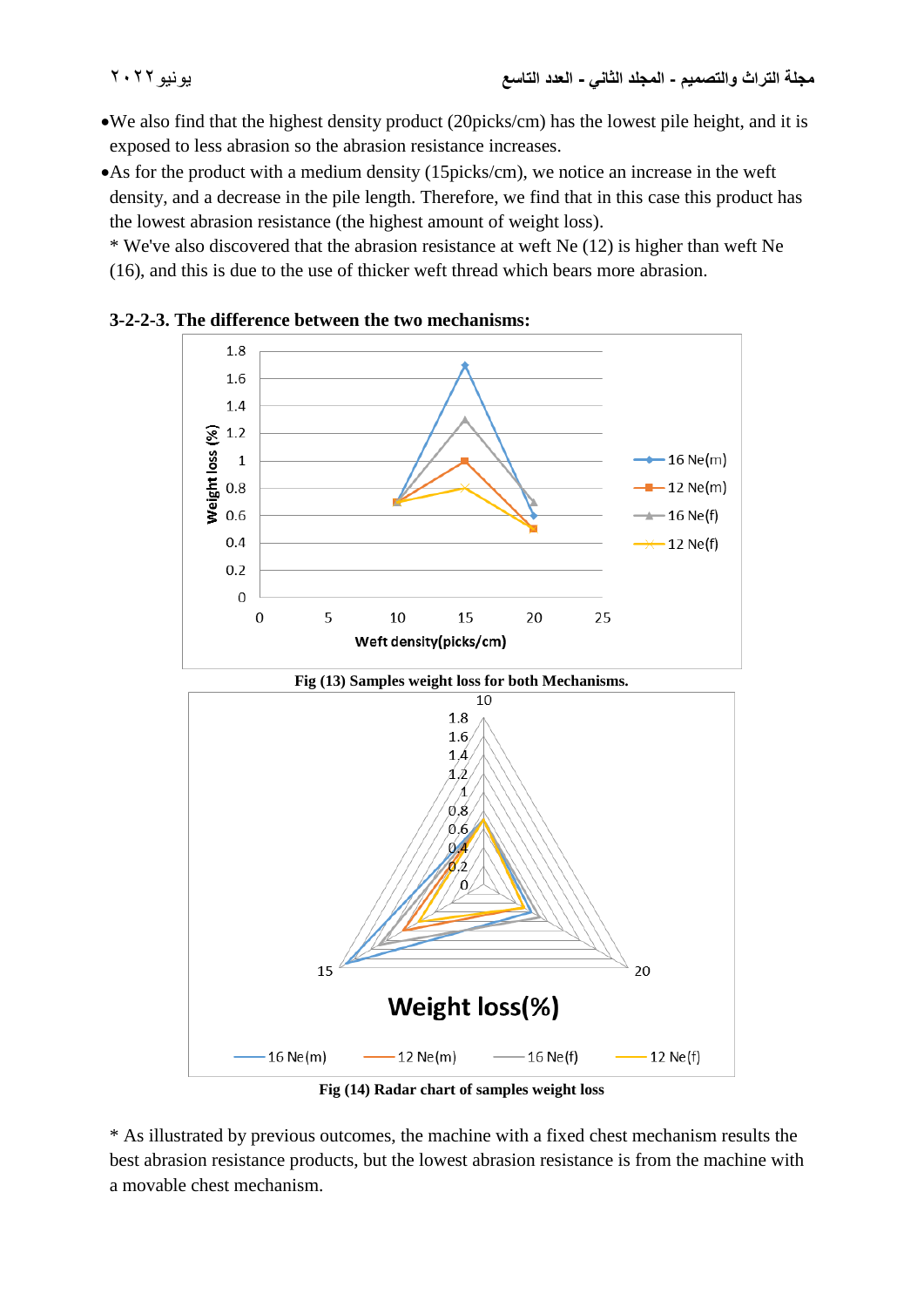\* Based on the abovementioned radar chart, we may assume that when producing samples with the thickest thread (12Ne) and using a machine with a fixed beating mechanism at the highest weft density (20), we get the best product in terms of higher abrasion resistance, and lower stress.

The worthiest sample with the thinnest thread (16Ne) and using a machine with a movable beating mechanism at a medium weft density (15).

\* The percentage of fabric weight loss was used to assess the woven fabric's abrasion resistance. The abrasion resistance of woven textiles improves as weight loss reduces. The rate of weight loss in the textiles sample increased as the weft density increased, then it is reduced as the number of weft threads in the fabric structure increased. This is because the fabric tightness will rise as the fabric weaves elongation**. [19]**

# **3.3-Conclusions:**

The following conclusions have been deduced based on the results of this study:

1. Optimization of major groups of woven terry fabric characteristics which are the water absorbency and abrasion resistance were studied; this method considers the end uses of the fabric by defining the aims and limitations of each property.

2. The research variables as weft densities (picks/cm), weft count (Ne) and beating-up force (N/beat) affect to a great extent on all the properties.

3. The weft densities, weft count and beating-up force that affect the quality of water absorbency and abrasion resistance are estimated and the results were graphically represented to obtain the targeted values of the selected properties for the studied woven terry fabrics.

4. The customer may select the best features that will result in the most efficient use of terry towels and modern construction parameters to reach the required quality of woven terry towel textiles.

5. With the help of radar chart, according to water absorption it was found that the best sample is No. (1) and the worst sample is No. (11), according to abrasion resistance it was found that the best sample is No. (9) and the worst sample is No. (5).

6. According to water absorption, the optimum sample has a lower weft density (10) and a thicker thread (12Ne) and using a machine with a movable mechanism, thus we can get the best product in terms of higher water absorption.

7. We produce twelve different samples of woven terry textiles with varied constructional variables in this study, but the current approach may be used for any type of fabric.

# **References:**

1- Bozgeyik, K. *A quantitative investigation about towels*. Diss. M. Sc. Thesis, Univ. of Ege, Inst. of Nat. and Appl. Sci., Dep. of Text. Eng., Izmir, 1991 (in Turkish), 1991..

2- Humphries M., *Fabric glossary*. Upper Saddle River, NJ: Pearson Education Inc., 2004, P.267.

3- Humphries M., Fabric references. 3rd edition. Upper Saddle River, NJ: Pearson Education Inc., 2004, p.267.

4- Behera B. k., and Singh J.P, Objective evaluation of aesthetic characteristics of woven terry structures using image analysis techniques. Fibers Polym 2014,  $15(12): 2633 - 2643$ .